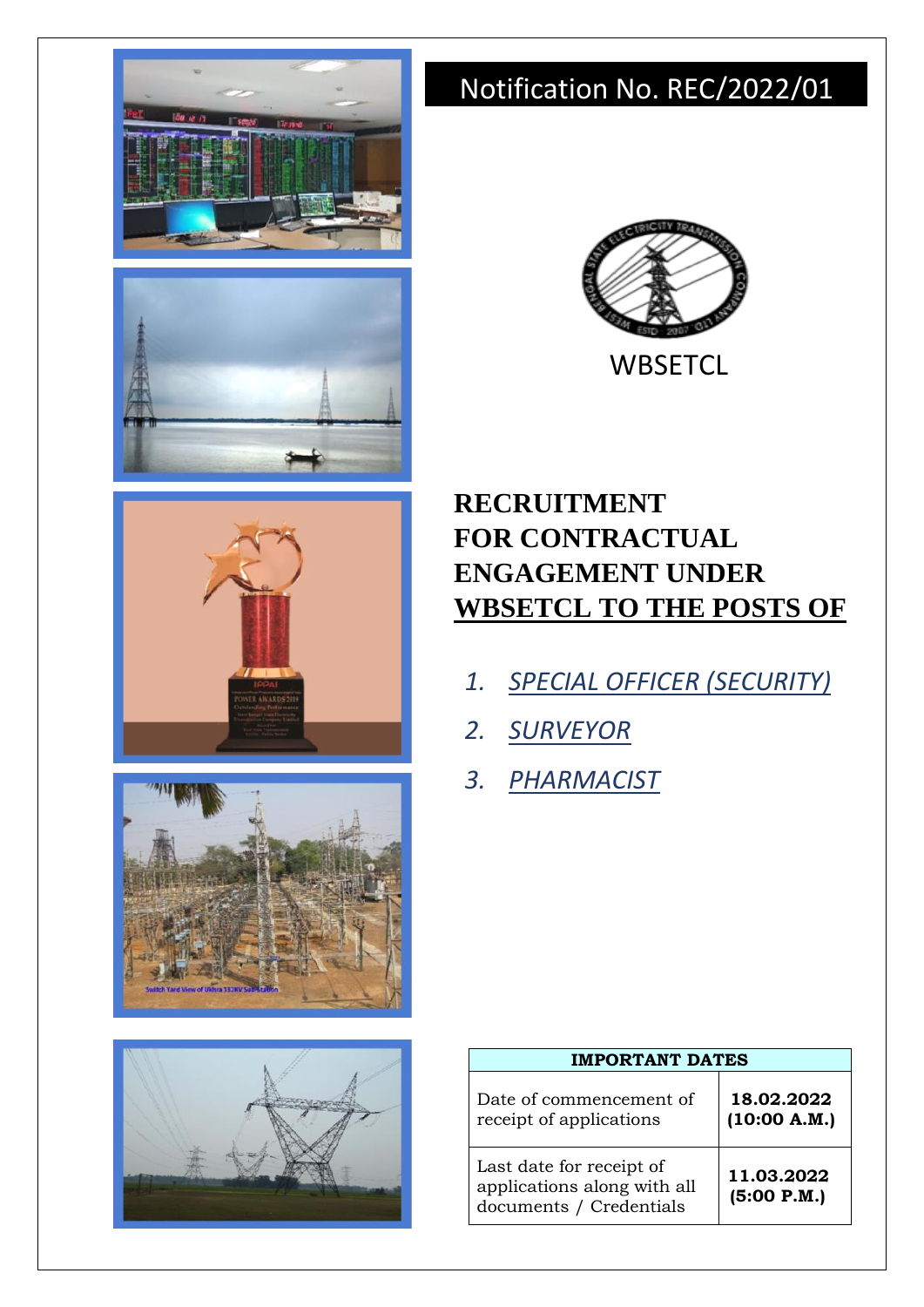

**West Bengal State Electricity Transmission Co. Ltd. (A Govt. of West Bengal Enterprise) CORPORATE HR&A DEPARTMENT Registered Office: Vidyut Bhavan, Block–DJ, Sector–II, Bidhannagar, Kolkata–700091**

**WBSETCL** 

## **EMPLOYMENT NOTIFICATION NO: REC/2022/01**

## **RECRUITMENT OF VARIOUS POSTS IN WBSETCL ON CONTRACT BASIS**

## **COMPANY'S PROFILE**

**West Bengal State Electricity Transmission Company Limited (WBSETCL)** is the State Transmission Utility (STU) of West Bengal and presently owns and operates total 146 nos. of Sub-Stations ranging from 66 kV to 400 kV with total installed capacity of 35997.23 MVA. It is the constant endeavour of WBSETCL to ensure grid stability across the State of West Bengal as well as in the Eastern Region of the Nation and have always maintained the system availability of more than 99.91%. In order to provide quality power and stable voltage to each and every corner of West Bengal, WBSETCL has laid transmission line network of 15592.06ckm and constantly expanding the same. The Company has also restricted transmission losses to 2.30% during the year 2020-21 which is below the normative limits, as prescribed by the Regulator.

WBSETCL, one of the leading Transmission Utility in the country, strives to become the most reliable and economical power transmission system in the country with the highest system availability, maintaining quality power with minimum technical losses.

Since its incorporation, WBSETCL has been making profit consistently. Its Annual Turnover of Rs. 1829 Crore in the Financial Year 2020-21. It is the recipient of several prestigious awards including the winner of Powerline Award 2012 in the category of Best Performing Transmission Company, the winner of IPPAI for the best Performing State Load Dispatch Centre Award (Eastern Region), the Best Power Transmission Company Runner up Award, 2018 and the winner of IPPAI Award 2019 and 2020 in the category of 'Best State Transmission Utility'.

In today's world technology is very dynamic and constantly changing at a lightning speed which is having an immense impact on Power Transmission Utilities. Therefore, in order to maintain its existing position amongst the STU across the nation and to thrive for future growth, the Company takes every necessary measure to abreast itself with latest available technology to fulfil its envisioned goal. Operational excellence is achieved through adoption of "state-of-the-art" operation and maintenance techniques, including proactive and preventive breakdown maintenance which includes modern technique of condition monitoring which are at par with international standards. The Company offers professional work environment with modern technology & system. The Company is in the process of modernizing and updating its activities with IT enabled services.

WBSETCL is setting a new benchmark for itself by keeping the standards high towards achievement of the goals and working had so as to stand and keep up the expectations towards fulfilment of the commitments of not only 'Transmitting Power' but also 'Transmitting Happiness'.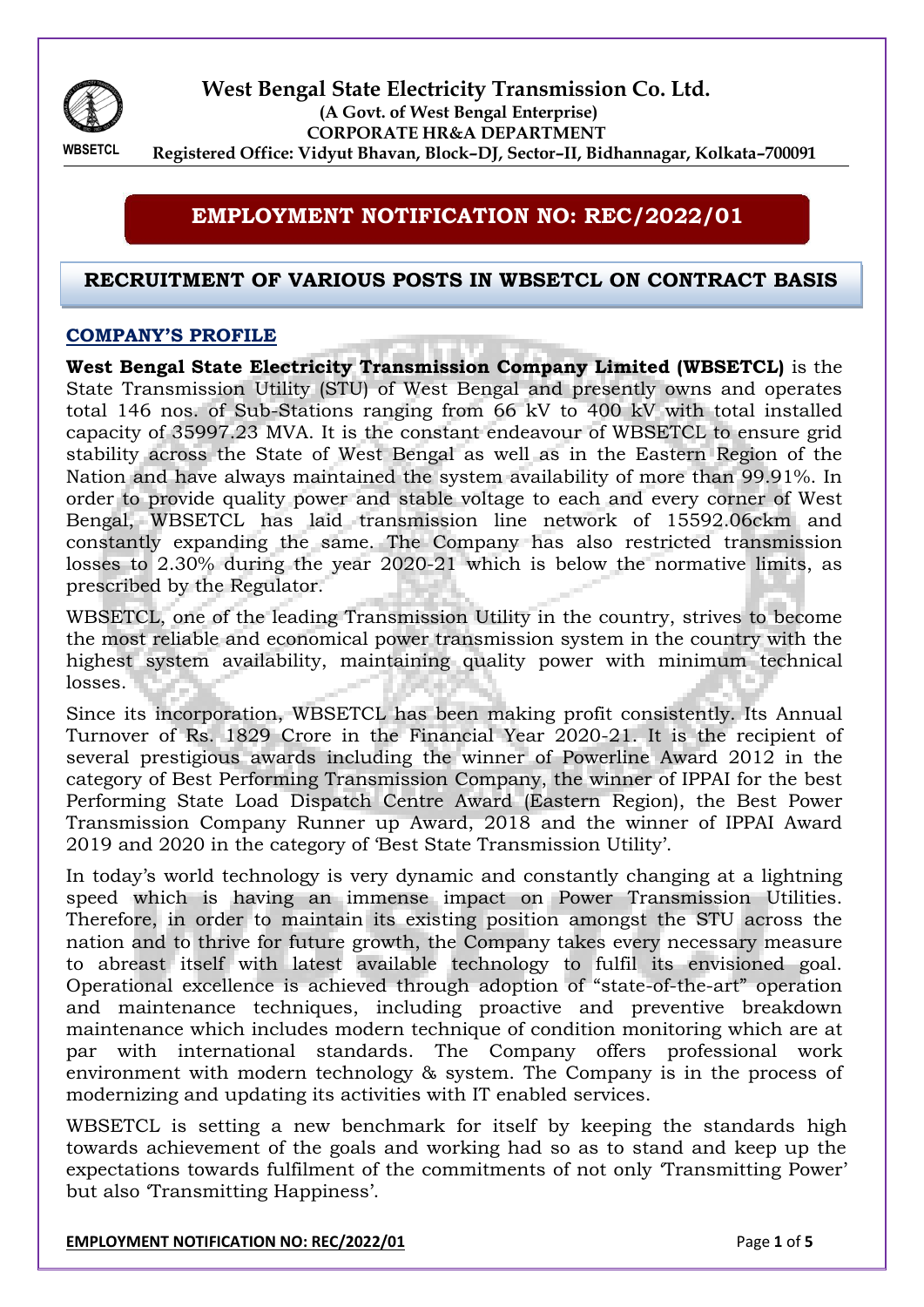## **DETAILS OF THE POSTS**

WBSETCL invites applications from the Retired Officials to fill up the following vacant posts on Contract basis immediately:

| <b>S1.</b><br>No. | Name of the post              | <b>Consolidated</b><br>Remuneration<br>per month | No. of<br><b>Vacancies</b> | Location                                                                                                                                                                    |  |
|-------------------|-------------------------------|--------------------------------------------------|----------------------------|-----------------------------------------------------------------------------------------------------------------------------------------------------------------------------|--|
| 01                | Special Officer<br>(Security) | $Rs. 50,000/-$                                   | 06                         | • Corporate Office $-1$<br>• Kolkata Trans. Zone- 1<br>• Midnapore Trans. Zone- 1<br>• Berhampore Trans. Zone- 1<br>• Durgapur Trans. Zone- 1<br>• Chinsurah Trans. Zone- 1 |  |
| 02                | Surveyor                      | Rs. 27,000/-                                     | 0 <sub>1</sub>             | • Corporate Office $-1$                                                                                                                                                     |  |
| 03                | Pharmacist                    | $Rs. 25,000/-$                                   | 01                         | • Corporate Office $-1$                                                                                                                                                     |  |

## **AGE & REQUIRED QUALIFICATION:**

| <b>S1.</b><br>No. | Name of<br>the post              | <b>Required qualification</b>                                                                                                                                                                                                       | Age as on<br>01.01.2022   |
|-------------------|----------------------------------|-------------------------------------------------------------------------------------------------------------------------------------------------------------------------------------------------------------------------------------|---------------------------|
| 01                | Special<br>Officer<br>(Security) | Retired Officer in the rank of Dy. Superintendent of<br>Police who has worked in different capacities as OCs/<br>ICs/CIs/ Zonal DSPs/ SDPOs in their career.                                                                        |                           |
| 02                | Surveyor                         | The candidate should have retired as a Surveyor or<br>equivalent in or under Land Department of Govt. of<br>West Bengal. Experience regarding preparation of<br>Land Acquisition Plan including field verification is<br>essential. | Between 60 to<br>63 years |
| 03                | Pharmacist                       | Diploma in Pharmacy from a recognized institute<br>recognized by AICTE. The candidate must be a retired<br>Pharmacist from Government of West Bengal / other<br>$Government$ Organization /<br>Public<br>Sector<br>Undertaking.     |                           |

#### **JOB PROFILE:**

#### **A. Special Officer (Security):**

- **a)** To provide intelligence support to the Chief Security Officer of WBSETCL.
- **b)** To maintain continuous liaison with the in-charges of the field level offices, Police and District Authorities for proper maintenance of law and order.
- **c)** To supervise the work of the Private Security Personnel, NVF/HG and R.G. Members as a routine work.
- **d)** To take all sorts of initiatives to prevent / control theft of company's properties.
- **e)** To conduct all enquiries related to theft of company's properties and submit a detailed report to the competent authority.
- **f)** To follow up with the concerned Police Authorities regarding the theft of WBSETCL's properties and for quick recovery of the same.
- **g)** To rush to the site in case of any exigency in order to resolve the security related issues by meeting with the Superintendent of Police/Inspector In-charge of the Police Station/Civil Administration and Officers of the company in that locality as the case may be.

#### **EMPLOYMENT NOTIFICATION NO: REC/2022/01** Page **2** of **5**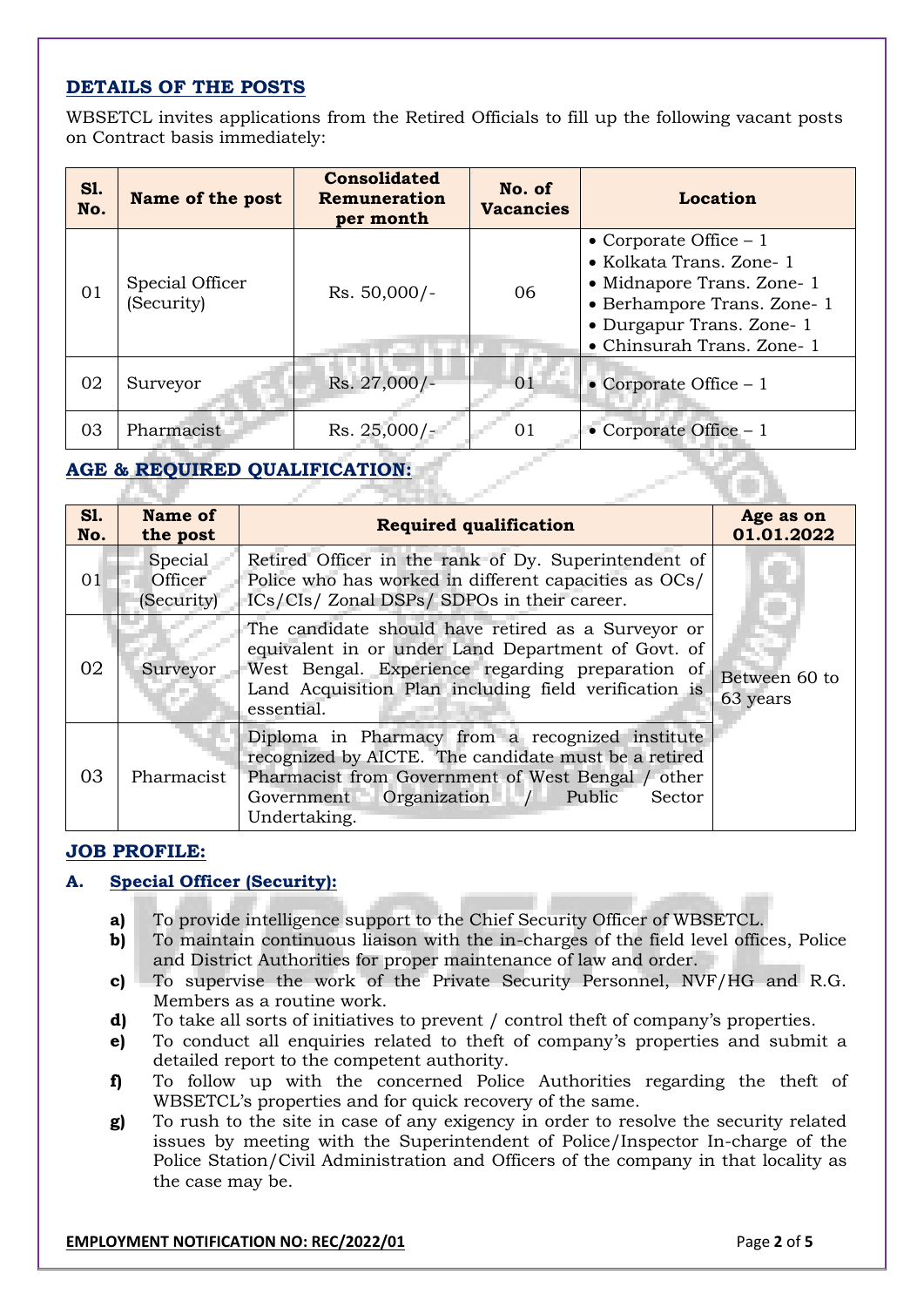- **h)** To inspect security arrangement of various substations/ establishments periodically and submit detailed report with suggested preventive measures to e taken to prevent any hazardous incidents in future.
- **i)** To monitor security drill of security personnel to meet exigency / emergency.
- **j)** To inspect the D.B.L. guns, ammunitions and arms license used by the private security Guards.
- **k)** To facilitate installation of Tower and stringing of Transmission Lines of WBSETCL, coming within Right of Way, in co-ordination with the District Administration and the Officers of the local office.
- **l)** To assist in the process of eviction of unauthorised occupants / intruders, if any, from different premises of WBSETCL across the State.
- **m**) To investigate any inconsistencies as declared by the employee concerned in the format of family declaration and submit a confidential report within stipulated time to the competent authority.
- **n)** To monitor the Fire Fighting system installed at various Offices of the Company and related issues.
- **o)** Any other jobs as may be assigned by the Chief Security Officer or higher authorities of the Company from time to time.

#### **B. Surveyor:**

- **a)** To conduct thorough survey work at the site.
- **b)** Identifying the plots as per Mouza Map.
- **c)** Measuring the plots as per Mouza Map.
- **d)** Preparation of Land Plan with Land schedule in Mouza Map.
- **e)** To maintain liaison with the local Land & Land Reforms Offices as and when required by the Controlling Officers.
- **f)** Any other jobs as may be assigned by the Special Officer (Land) or higher authorities of the Company from time to time.

## **C. Pharmacist:**

- **a)** Registration of all patients etc. before commencement of treatment by the Medical Officer.
- **b)** Counselling of patients for better compliance of prescribed medicine, promotion of Health and prevention of diseases.
- **c)** To perform duties related to maintenance of store of Drugs, reagents, equipment etc.
- **d)** To take part in any Training programme related to health as and when asked for.
- **e)** Proper storage of drugs to preserve its efficiency.
- **f)** Maintenance of Inventory Control (the dated products to be controlled properly to prevent wastage due to expiration).
- **g)** Maintenance of proper labelling of drugs.
- **h)** To prepare indent for medical items & medicines.
- **i)** Dressing, pushing injection to the patient and should able to maintain oxygen cylinder and oxygen concentrator.
- **j)** Maintain Stock Ledger etc.
- **k)** To assist the Chief Medical Officer in arranging Medical Camp/ Blood Donation Camp for fulfilment of Corporate Social Responsibility (CSR).
- **l)** Any other jobs as may be assigned by the Chief Medical Officer or higher authorities of the Company from time to time.

#### **PERIOD OF ENGAGEMENT:**

- 1. The engagement is on purely contractual basis initially for a period of 1 (One) year.
- 2. Depending upon performance, physical fitness and mental alertness, the period of engagement may be extended from time to time till attaining the age of 65 years, subject to decision of the Competent Authority.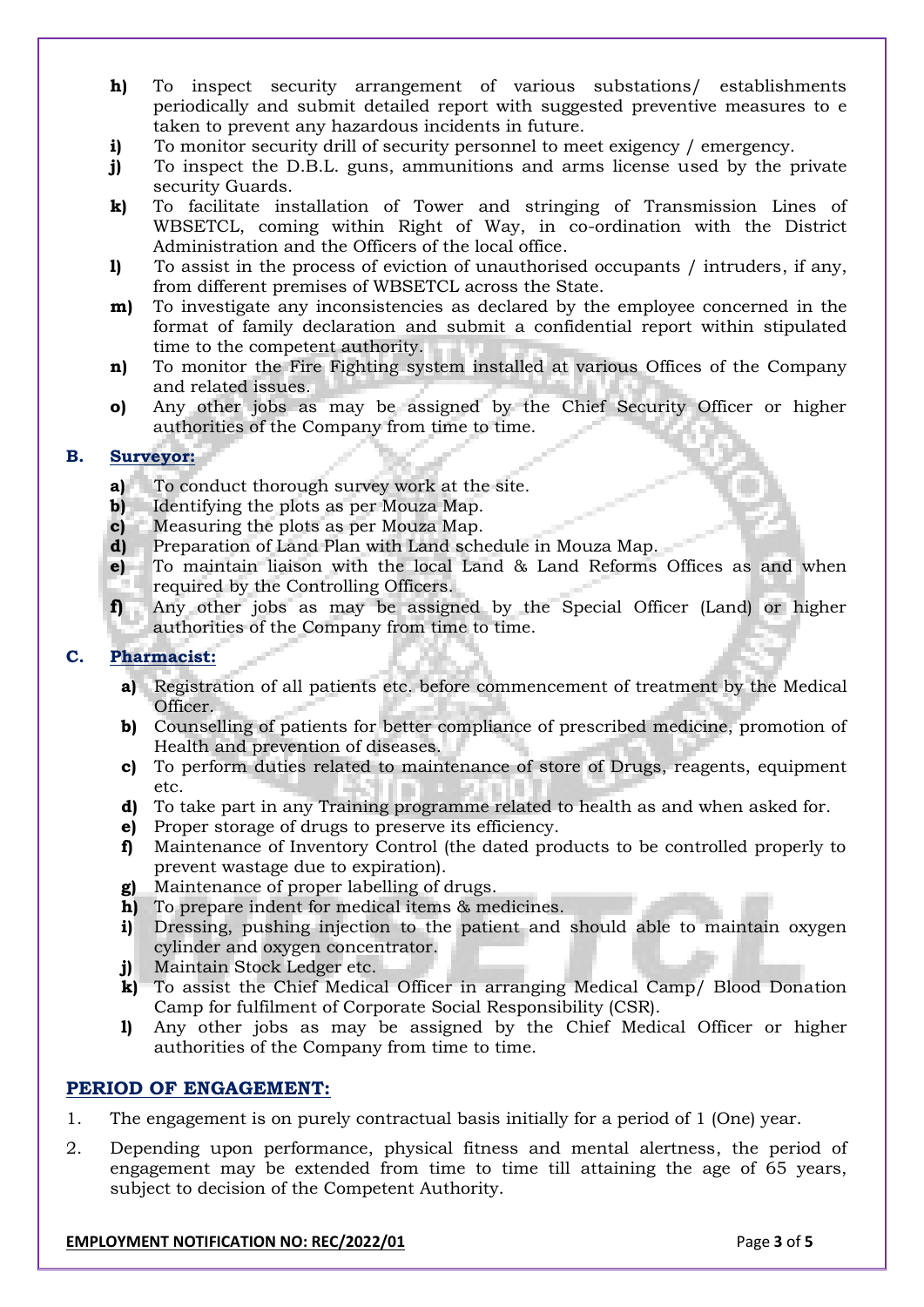3. The contract period may be terminated on serving 1 (One) month's notice from either side or on payment of 1 (One) month's pay in lieu thereof.

#### **OTHER BENEFITS:**

- 1. Besides the above stated remuneration, the selected candidate will be entitled to **Travelling and Daily Allowance** as per the rules of the Company whenever they go on any official tour.
- 2. The selected candidate will be entitled to 7 days Casual Leave and 10 days Half Pay Leave (Commutable) for every 6 months duration. Casual Leave and Half Pay Leave will be admissible on pro rata basis for any period less than 6 months. No other kinds of leave will be admissible.
- 3. He / She will be eligible to get Compensatory Casual Leave as applicable for regular employees.
- 4. He / She will be entitled to Medical Benefits for self-indoor treatment only as applicable for regular employees and not for any dependants subject to a limit of Rs. 50,000/- in a year where engagement is for 1 year. Persons covered under WBHS 2008, CGHS or similar other scheme is not entitled for the benefit. Sate Govt. Pensioners, even if not covered under WBHS 2008, will not be entitled to any medical reimbursement facility.
- 5. Company's CUG mobile connection will be allotted for the post mentioned at Sl. No. 1 of the notification.

### **MODE OF SELECTION:**

Selection will be made on the basis of performance in the Personal Interview only*.* The Interview will be held at Vidyut Bhavan, Saltlake, Kolkata on a suitable date with prior information to all the eligible candidates.

### **APPLICATION PROCEDURE**

Application format can be downloaded from the Company's website **www.wbsetcl.in on and from 18.02.2022 (10:00 A.M.).** Interested eligible candidates may submit the filled in Application Form along with the self-attested copies of certificates/ documents as proof of identity (Voter's Card/PAN Card/AADHAAR Card), proof of age (birth certificate/Admit Card/Certificate of Secondary Examination), proof of educational qualification, proof of experience, Release Order from the last employer on superannuation, Pension payment Order (PPO) and two passport size photographs to **the General Manager (HR & A), WBSETCL, Vidyut Bhavan, 8th Floor, D-Block, Salt Lake, Kolkata - 700091** on or before **11.03.2022 (5:00 P.M.).** The envelope should be superscripted as "**APPLICATION FOR THE POST OF ………………… (mention the concerned post applied for)".**

No other mode of submission of Application is allowed.

#### **GENERAL INSTRUCTIONS:**

- **1.** All information regarding this recruitment process would be made available under '**Career'** section of the website of WBSETCL (i.e. [www.wbsetcl.in\)](http://www.wbsetcl.in/). Applicants are advised to check the website periodically for important updates.
- **2.** Prescribed criteria are minimum and mere possession of the same does not entitle the candidate to be called for interview.
- **3.** Candidates must have the ability to read, speak / write in **Bengali** language.
- **4.** WBSETCL, at its discretion may raise/relax the age and/or other criteria notified above.
- **5.** The short-listed candidates will be required to appear in the Personal Interview at their own cost. No TA/DA will be admissible.
- **6.** The details of interview schedule will be duly communicated to the short-listed candidates.

#### **EMPLOYMENT NOTIFICATION NO: REC/2022/01 Page 4** of **5**